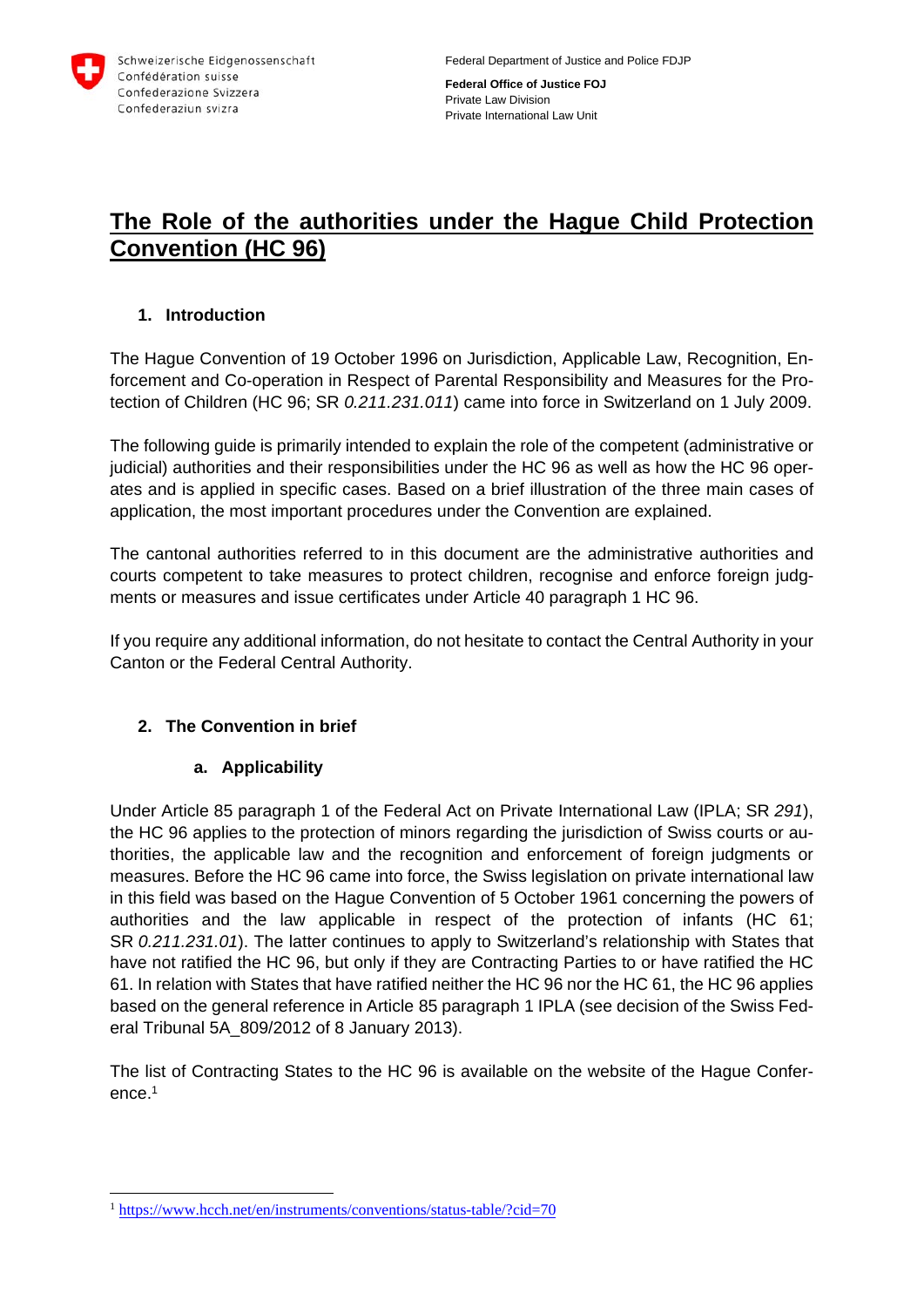# **b. Scope of application**

The HC 96 regulates jurisdiction, applicable law, recognition, enforcement and cooperation in the area of parental responsibility and measures of child protection at an international level. In terms of the Convention, it is primarily the authorities in the State where the child is habitually resident that have jurisdiction to take protection measures. These authorities apply their own domestic law and, in principle, the measures under the HC 96 are recognised in other Contracting States by law.

The material scope of the HC 96 is defined in Articles 2–4. Article 3 lists the main cases of application. Article 4 provides a conclusive list of cases where the Convention does not apply: these include questions about the parent-child relationship, adoption and maintenance obligations.

The child protection measures that are not expressly mentioned in Article 4 fall within the scope of the HC 96.

In order to encourage cooperation and achieve the Convention's goals, the HC 96 offers various procedures based on an international network of Central Authorities.

# **3. Summary of the tasks of the Central Authorities**

The Federal Act on International Child Abduction and the Hague Convention on the Protection of Children and Adults (FA-ACA; SR *211.222.32*) regulates the division of tasks between the Federal Central Authority (Federal Office of Justice, Private International Law Unit) and the Cantonal Central Authorities at national level. Each Canton has designated a Central Authority to be responsible for the application of the HC 96. A list of Cantonal Central Authorities is available on the website of the Federal Office of Justice.<sup>2</sup>

The tasks of the **Federal Central Authority** are as follows:

- transmitting communications from abroad to the Cantonal Central Authority;
- providing information on Swiss law and child protection services in Switzerland to foreign authorities;
- representing Switzerland before Central Authorities in other countries;
- advising the Cantonal Central Authorities on the Convention and ensuring their application in the Cantons;
- promoting cooperation between Cantonal Central Authorities, cooperation with experts and institutions under Art. 3 FA-ACA and with the Central Authorities of Contracting **States**

The tasks of the **Cantonal Central Authorities** are as follows:

- transmitting communications and documents to the authorities and courts in Switzerland and abroad that are directly involved in cases;
- encouraging a mutual exchange of views between authorities;

 $\overline{a}$ <sup>2</sup> https://www.bj.admin.ch/dam/data/bj/gesellschaft/kinderschutz/adressliste-zentralbehoerde-d.pdf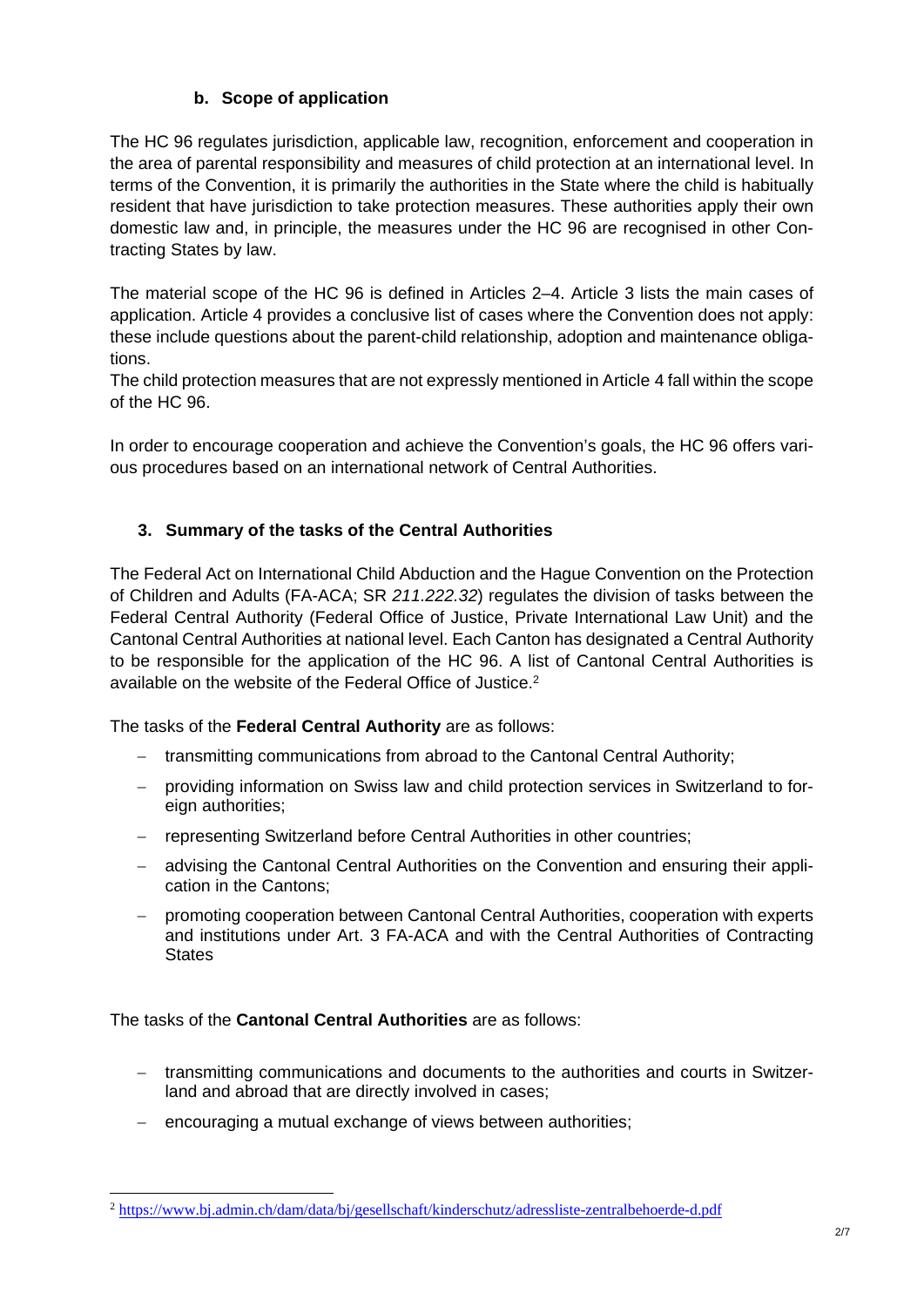- coordinating the action taken by cantonal and communal authorities responsible for protection of children and adults;
- $-$  in general, dealing with any other tasks in terms of the HC 96 that are not the responsibility of the Federal Central Authority, in particular those under Article 31 ff.

## **4. Direct cooperation between authorities**

In general, authorities in two Contracting States to the HC 96 are free and even recommended to communicate with expert partner authorities abroad, whether to make their own requests or if they have received a request from abroad via the Cantonal Central Authority. For example, there should be direct contact between a Swiss child protection authority and the relevant foreign child protection authority, a Swiss civil court and the relevant foreign court, and the competent child protection authority and its foreign counterpart.

**Please note:** Article 44 allows each Contracting State to determine the authorities to be addressed with requests under Articles 8, 9 (transfer of jurisdiction) and 33 (placement abroad). In terms of Article 34, a Contracting State may also declare that requests under that article may only be transmitted via its Central Authority. Details of the authorities designated by the States are available on the website of the Haque Conference.<sup>3</sup>

If you have any questions about the options and expediency of direct cooperation, please contact the Cantonal Central Authority; depending on the State concerned, it may be sometimes better to communicate via the Central Authorities rather than directly.

## **5. Transmitting a request under the HC 96**

# **a. Incoming cases (from abroad to Switzerland)**

Normally, the foreign Central Authority passes on a request from a competent foreign authority to the Swiss Federal Central Authority. The Federal Central Authority then forwards the request to the competent Cantonal Central Authority. This Authority either takes the required measures itself or passes the request on to the competent authority (for example the child and adult protection authority). If need be, the Cantonal Central Authority corresponds directly with the foreign Central Authority and, where necessary, requests the assistance of the Federal Central Authority . It is also possible for foreign authorities to contact the Cantonal Central Authority directly or even to contact the Swiss authority responsible for the case (see previous section).

#### **b. Outgoing cases (from Switzerland abroad)**

If the Cantonal Central Authority receives a request from an administrative or judicial authority in its Canton, it transmits it directly to the competent foreign Central Authority. The foreign Central Authority will then forward the request to the competent authority in that country. Direct communication between the responsible authorities of the two Contracting States is also possible in this case (see previous section).

#### **6. Translations**

 $\overline{a}$ 

Documents transmitted or issued under this Convention are exempt from any legalisation or similar formality (Art. 43).

<sup>3</sup> https://www.hcch.net/en/instruments/conventions/authorities1/?cid=70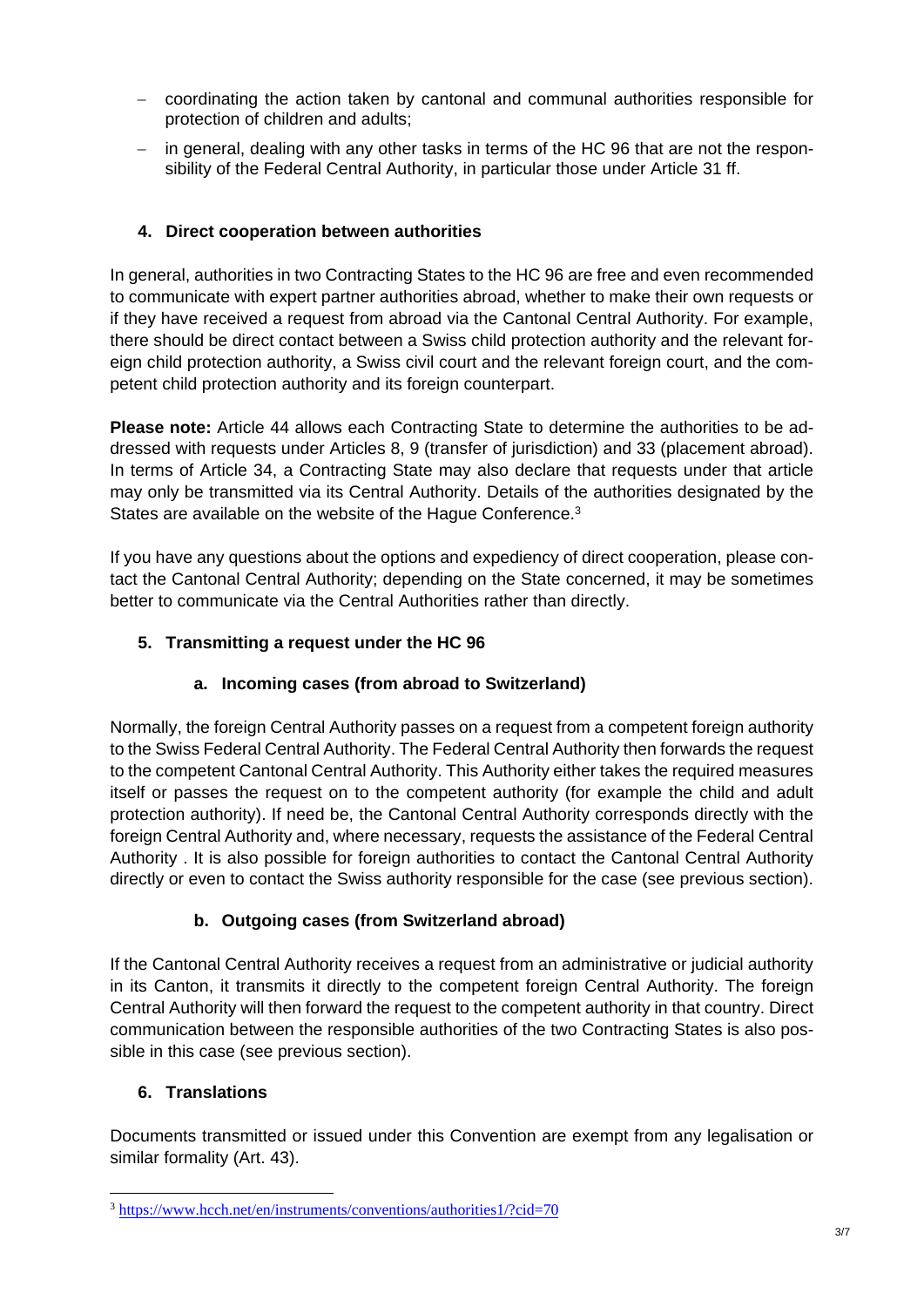Communications sent to the Central Authority or another authority of a Contracting State shall be sent in the original language. They shall be accompanied by a translation in the official language or one of the official languages of the other State or, if a translation is not feasible, by a translation in French or English (Art. 54). A Contracting State may however make a reservation under Article 60 and object to the use of either French or English, but not both languages. A list of these reservations is published on the Hague Conference website.4 Translation costs are paid by the requesting authority.

If there is any doubt about the required translations or the language to be used, it is best to contact the Cantonal Central Authority.

# **7. Costs**

Under Article 38, "Central Authorities and other public authorities of Contracting States shall bear their own costs in applying the provisions of this Chapter". However, Article 38 also provides that authorities may "[impose] reasonable charges for the provision of services". It is therefore possible that foreign authorities will demand payment of the costs if the Swiss authorities request a social report or other measures. Consequently, it is important to find out about any procedural fees from the foreign authority before making a request. For the sake of good international cooperation, it is in any case recommended that you avoid passing on costs to the foreign authority if at all possible - in particular when dealing with countries that do not demand the payment of costs (for example, France provides all social reports free of charge).

## **8. Application of the HC 96: examples of common cases**

In order to explain how the Convention works as clearly as possible, three difficulties that commonly arise are considered in the following remarks.

For further information and examples of how the Convention works in practice, you can consult the guide (*Practical handbook on the Operation of the 1996 Child Protection Convention*) available on the Hague Conference website.<sup>5</sup>

#### **a. Notification of a measure taken abroad**

*The child and adult protection authority (CAPA) of a Swiss Canton has ordered a measure to protect a child. The child then moves to country A, where the HC 96 is in force. The CAPA would like to "transfer" the protection measure to the authorities in State A. How do they go about this?* 

The CAPA has two options:

-

- It can file its request with the Cantonal Central Authority, which then passes the request on to the Central Authority in State A.
- It can directly contact the Central Authority in State A or the authority responsible for the case in State A.

 $4 \frac{\text{https://www.hech.net/en/instruments/conventions/status-table?cid=70}}{\text{https://www.hech.net/en/publications-and-studies/details4/?pid=6096&did=3}}$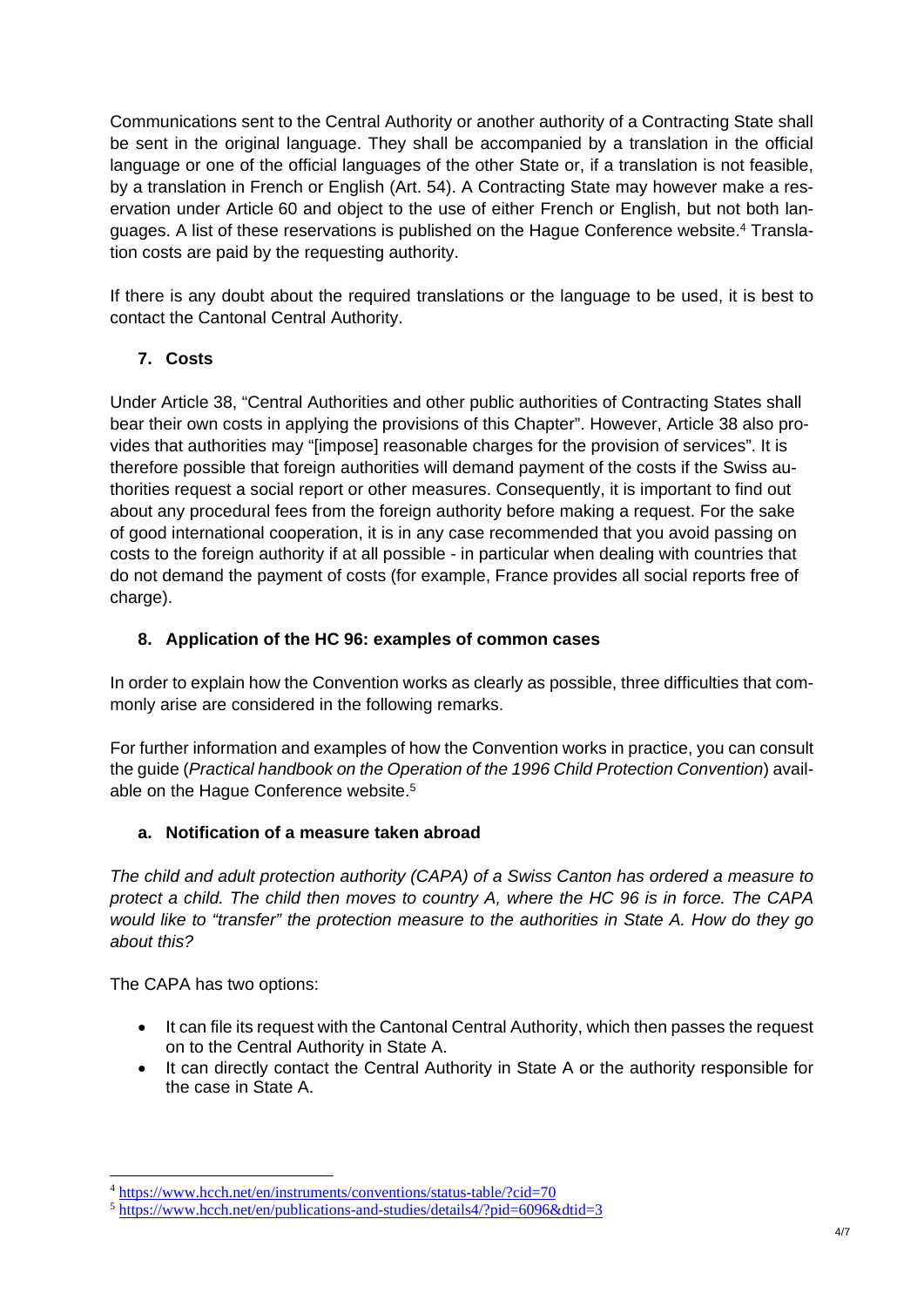All the documents of relevance to the case must be attached to the request, along with a translation in the official language of State A.

The foreign authority will then decide whether the Swiss measure can continue (if need be in a modified form), whether a new measure is needed or whether no measure is required at all as a result of the current situation and the applicable domestic law. Until this decision is taken, the Swiss measure remains in force (Art. 14 HC 96).

*Variant: The child moves to State B, which is not a Contracting State.* 

If the child is a Swiss citizen, the request and the required translations can be sent to the Federal Office of Justice. It will then pass the request on to the Swiss Embassy, which will transmit it to the local authority.

If the child is not a Swiss citizen, the Swiss authority responsible for the case can send the request and the required translations directly to the Embassy of the State concerned in Switzerland. It is important to explain clearly in an accompanying letter what the nature of and reasons for the measures taken in Switzerland are or other matters that justify the request (the relevant foreign law will not necessary use the same terminology or recognise the same procedures as Swiss law).

Communication can also take place informally via the network of the SSI (Swiss Foundation of the International Social Service).6

## **b. Exchange of relevant information for child protection**

The HC 96 provides for a system of cooperation to make it easier to obtain and exchange relevant information in child protection cases. Based on this system, the authorities in a State with which the child has a substantial connection can for example request the authorities in the State where the child is habitually resident to provide a report on the child's situation or to examine whether measures to protect the child are required (Art. 32 HC 96). An authority that wants to take a measure to protect a child can also request an authority in any other Contracting State that has information relevant to the child's protection to communicate that information (Art. 34 HC 96).

As Contracting States are not obliged to provide this information, it is possible that requests from Swiss authorities will be rejected. In such cases, the Cantonal Central Authority should be contacted. **Please note:** Direct communication between authorities in Contracting States is possible unless one of the two States requires that requests be made via the Central Authority.

*After a couple of years in Switzerland, Clara's family decides to relocate to State A (a Contracting State). Her Swiss school has noticed that the child is living in difficult family surroundings and unhappy. The child protection authority is concerned about Clara's welfare and takes the view that protection measures are required. However, because the family has moved abroad, the Swiss authorities no longer have jurisdiction. What can they do in this situation?* 

The Cantonal Central Authority (or the CAPA directly) can request the competent authorities in State A to evaluate Clara's situation and decide whether measures for her protection should be taken. All the relevant documents must be attached to the request along with a translation in the official language of State A.

 $\overline{a}$ 

<sup>6</sup> http://www.iss-ssi.org/index.php/en/. Swiss Foundation of the International Social Service: http://www.ssiss.ch/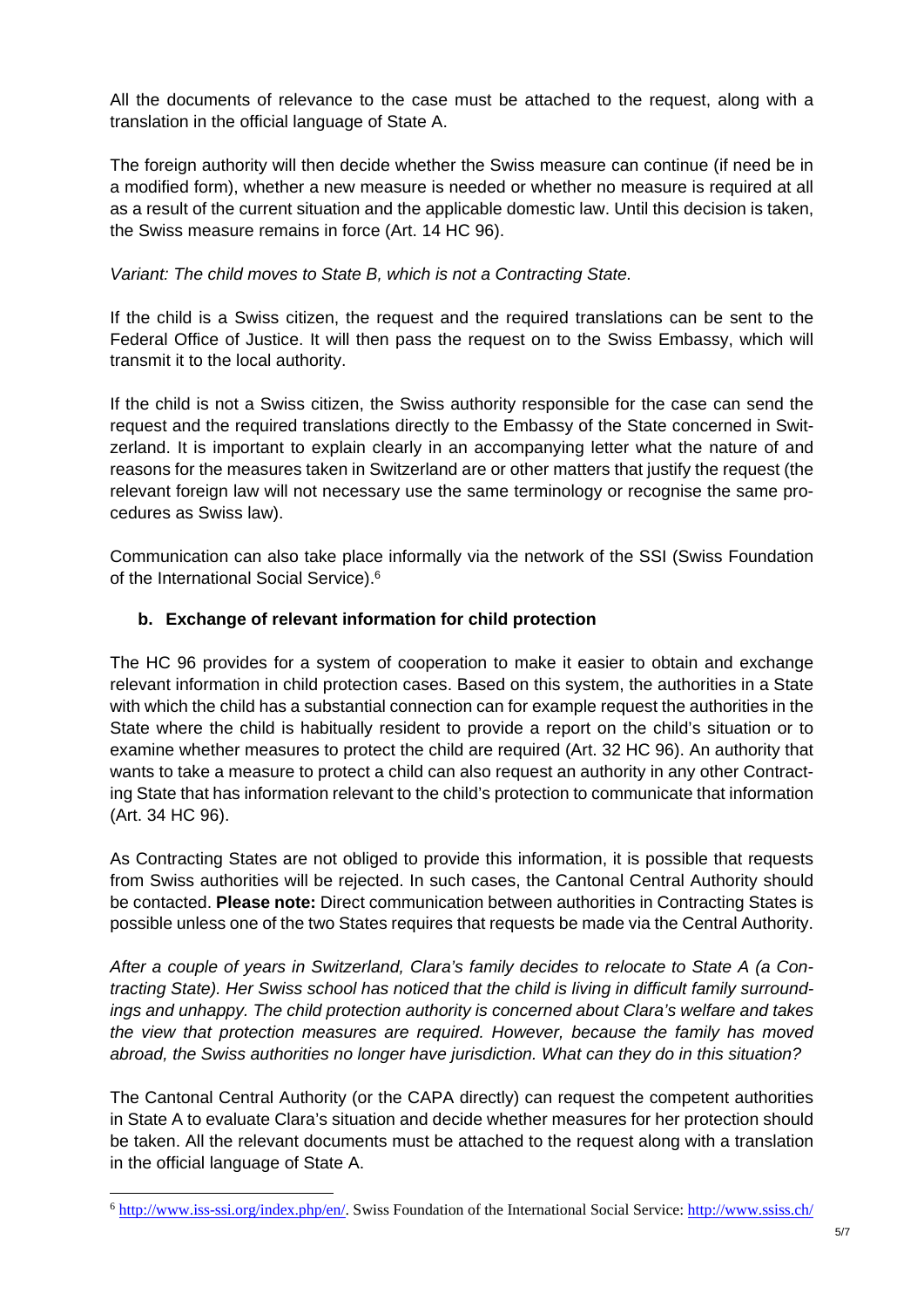#### **c. Placement of a child abroad**

*The CAPA of a Swiss canton would like to place a child with a foster family in State A (a Contracting State). What does it have to do?* 

In the case of such placements, the procedure in Article 33 HC 96 must be followed so that the process is recognised in State A (Art. 23 HC 96). Before the CAPA decides on the child's placement, it must consult the authorities in State A and send them a report on the child and reasons for the proposed placement. The competent authorities in State A must consent to the child's placement, taking account of his or her welfare, before the child can be placed. State A should also ensure that the child has the required residence permit for the duration of the placement. It is also important that the two States agree on which of them is to bear the costs. The CAPA can only order the placement if it has obtained consent from the authorities in State A.

Various states have made use of the reservation by which the authorities can specify which of them should receive requests under Article 33 (see section 4).

**Please note:** In the case of requests for the placement of a foreign child in Switzerland, the Swiss authorities concerned (immigration authorities, child and adult protection authority, Central Authority) must coordinate with each other in deciding whether to consent to the placement. For further information on this, please contact the Cantonal Central Authority.

## **9. Links and useful information**

#### **Internet:**

Website of the Federal Office of Justice, International child protection

FA-ACA and dispatch to the FA-ACA

Website of the Hague Conference:

Text of the Convention Outline of the Convention **Contracting States** Central Authorities Explanatory report Practical handbook Guide to good practice on transfrontier contact Guide to good practice on mediation

#### **Swiss literature (Selection):**

BUCHER Andreas, ad Art. 85 LDIP, in: Loi sur le droit international privé / Convention de Lugano, Commentaire Romand, Basel, 2011.

BUCHER Andreas, L'enfant en droit international privé, 2003, S. 177 ff.